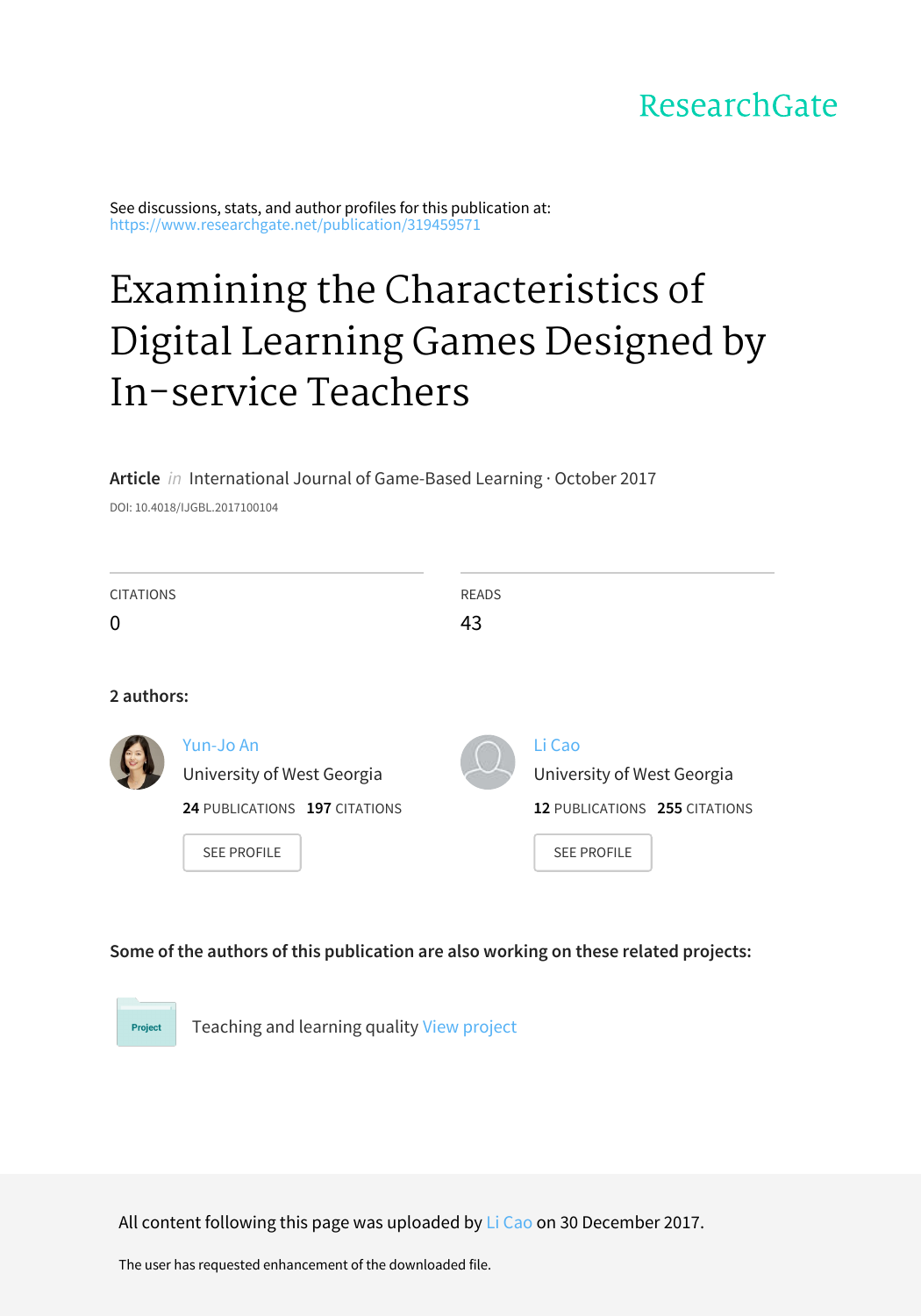# **Examining the Characteristics of Digital Learning Games Designed by In-service Teachers**

Yun-Jo An, University of West Georgia, Carrollton, Georgia Li Cao, University of West Georgia, Carrollton, Georgia

#### **ABSTRACT**

In order to better understand teachers' perspectives on the design and development of digital gamebased learning environments, this study examined the characteristics of digital learning games designed by teachers. In addition, this study explored how game design and peer critique activities influenced their perceptions of digital game-based learning environments and learning through game design. Qualitative data were collected from fifty game design documents and participant responses to reflection questions. The analysis of game design documents showed that the majority of the participants designed immersive game-based learning environments where players are required to use higher order thinking and real-world skills as well as academic content to complete missions or solve problems. The results of this study provide important implications for teacher professional development as well as for educational game development.

#### **Keywords**

Challenges, Digital Learning Games, Educational Game Design, Engagement, Game Design Strategies, Game-Based Learning, Scaffolding, Teacher Perceptions, Teachers as Game Designers

#### **INTRODUCTION**

Well-designed digital game-based learning environments have the potential to provide students with situated learning experiences and foster real world skills (An & Bonk, 2009; Gee, 2005; Shaffer et al., 2005). Despite the increasing number of teachers using digital games in the classroom, many teachers still do not seem to fully understand the educational potential of digital games (Gaudelli & Taylor, 2011; Schrader, Zheng, & Young, 2006). The national survey conducted by the Joan Ganz Cooney Center revealed that most game-using teachers were using shorter-form genres, such as drill-and-practice, trivia, and puzzle games. Few teachers reported using immersive games (e.g., adventure, role playing games) (Takeuchi & Vaala, 2014). However, it does not necessarily mean that teachers prefer shorter-form genres to immersive games. As noted in the report by Takeuchi and Vaala (2014), there is still a paucity of immersive games that are suitable for classroom use. Sancar Tokmak and Ozgelen (2013) also found that most games available to teachers today require students to have pre-knowledge to play and prevent teachers from developing game-based lessons based on a constructivist philosophy.

What types of digital learning games would teachers prefer to use if they had choices? It is critical to understand teachers' preferences, expectations, and needs in order to create games that can be effectively implemented in the classroom. Examining teachers' game design would help understand

DOI: 10.4018/IJGBL.2017100104

Copyright © 2017, IGI Global. Copying or distributing in print or electronic forms without written permission of IGI Global is prohibited.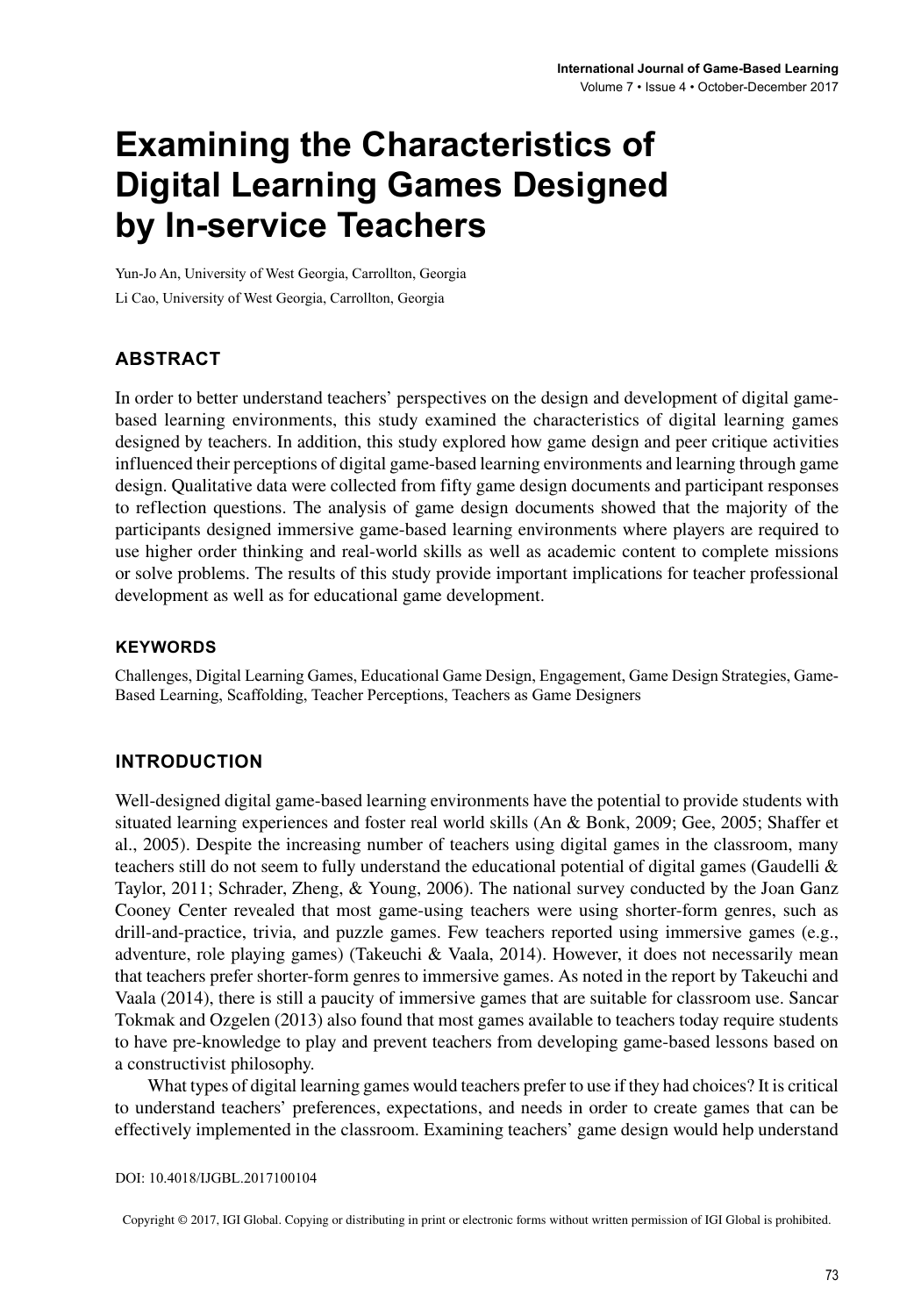their perspectives and needs related to game-based learning. In order to better understand teachers' perspectives on the design and development of digital game-based learning environments, this study examined the characteristics of digital learning games designed by teachers. In addition, this study explored how game design and peer critique activities influenced their perceptions of digital gamebased learning environments and learning through game design.

#### **Literature Review**

While a number of studies have investigated how gameplay and other related activities influence teachers' attitudes toward and perceptions of games or game-based learning (Becker, 2007; Gaudelli & Taylor, 2011; Gerber & Price, 2013; Kenny & McDaniel, 2011; Ray & Coulter, 2010; Sardone & Devlin-Scherer, 2010), insufficient attention has been paid to how teachers design educational games. A small number of studies have explored preservice teachers' game design experiences. For example, Kafai and her colleagues (1998) examined how 16 preservice teachers designed fraction games, focusing on fraction integration, fraction representation, and consideration of user's thinking. The participants designed games on paper and did not use any game development software to develop the designed games. The results showed that the preservice teachers shifted from extrinsic game design where fraction content and game idea were unrelated to intrinsic game designs where game idea and fraction content were integrated. Their fraction representations grew more complex and diverse after they were introduced to two conceptual design tools, a blank page of empty computer screen frames and a question "Can you create a game without asking questions?". Also, the games designed after the introduction of the design toolsshowed improvement in consideration of the user's thinking (Kafai, Franke, Ching, & Shih, 1998).

After more than a decade, Li and her colleagues examined 21 preservice teachers' digital game development experience in a secondary mathematics methods course (Li, Lemieux, Vandermeiden, & Nathoo, 2013). Although Scratch (https://scratch.mit.edu) was introduced in a face-to-face class, the participants had the freedom to use any game development software. After developing their own games, about 40% of the participants mentioned problem solving as a benefit of learning through game design, while only two participants mentioned problem solving in the pre-survey. The interview results indicated that the game development process enabled the participants to use all the 21st century skills. At the same time, however, many participants experienced difficulty in translating their design ideas to a game. Some participants had to completely change their game designs to fit the program they used. The researchers evaluated the games created focusing on cognitive and pedagogical aspects. The analysis of the games revealed that although about half of the games required higherorder thinking skills, more than half of the games failed in the connections category, indicating that preservice teachers needed support in creating meaningful problems that connect to the real world.

Similarly, Theodosiou and Karasavvidis (2015) examined the quality of student teachers' game designs by analyzing their design documents in an undergraduate course on Serious Game Design. The participants were asked to design an educational game for preschoolers. The results revealed that student teachers experienced major difficulties in integrating learning content into the game context and using appropriate mechanics to support learning. They also experienced difficulties in connecting the critical game elements effectively. These findings suggest that pedagogical expertise does not directly translate into game design. The researchers called for more systematic efforts to scaffold teachers in the early steps in game design.

Only two studies so far have explored in-service teachers' experiences in educational game design (Li, 2012; An & Cao, 2017). In Li's (2012) study, fourteen teachers, enrolled in a graduate course, were asked to design and develop their own instructional games using Scratch or other game development software. The results showed that the game design and development experience improved teachers' understanding about game-based learning, helped them reconceptualize pedagogy, and transformed their teaching practice from passive content consumption to active knowledge generation. The major constraints or challenges faced by teachers during their game building process included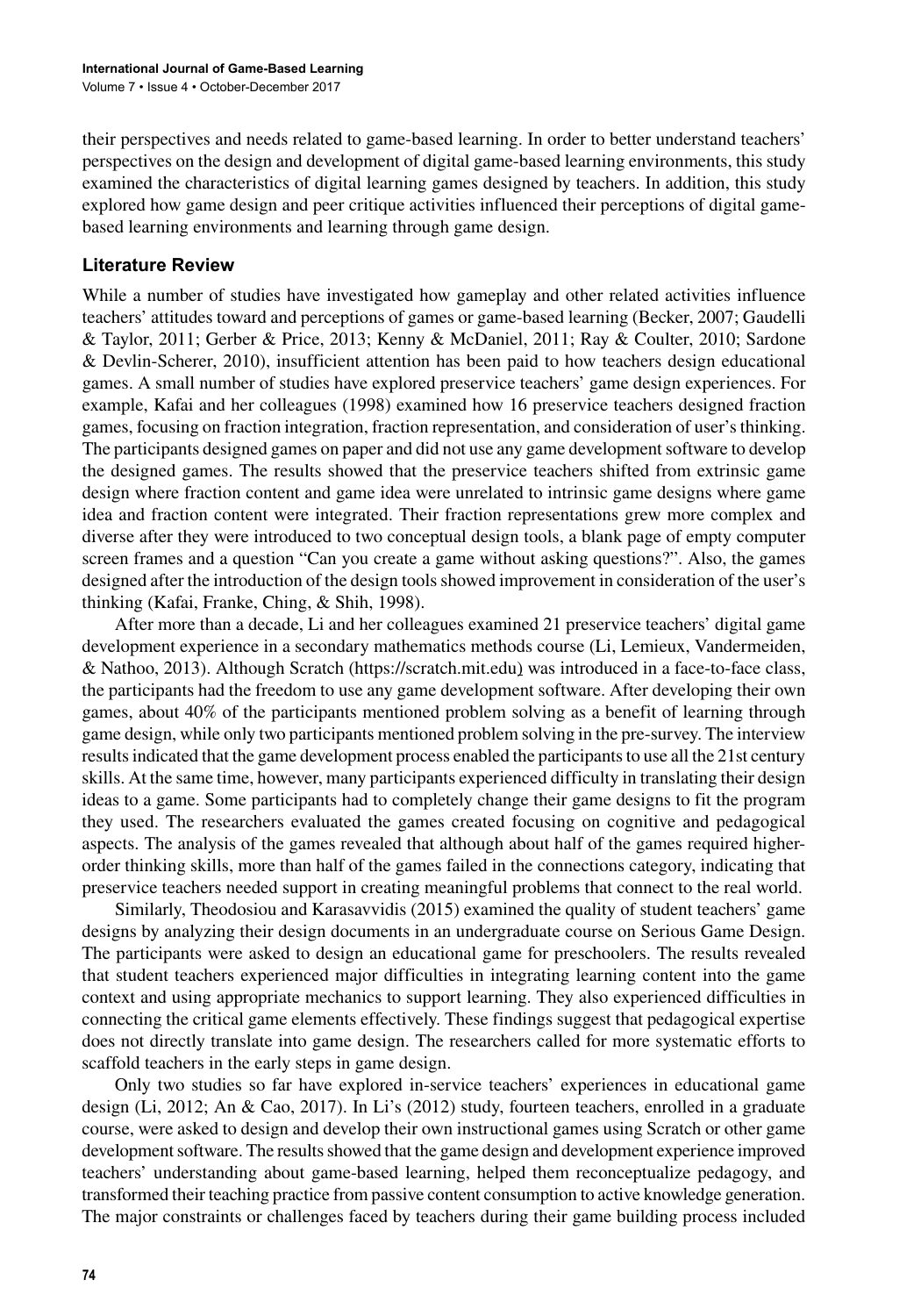11 more pages are available in the full version of this document, which may be purchased using the "Add to Cart" button on the product's webpage: [www.igi-global.com/article/examining-the-characteristics-of-](http://www.igi-global.com/article/examining-the-characteristics-of-digital-learning-games-designed-by-in-service-teachers/188612?camid=4v1)

[digital-learning-games-designed-by-in-service-](http://www.igi-global.com/article/examining-the-characteristics-of-digital-learning-games-designed-by-in-service-teachers/188612?camid=4v1)

[teachers/188612?camid=4v1](http://www.igi-global.com/article/examining-the-characteristics-of-digital-learning-games-designed-by-in-service-teachers/188612?camid=4v1)

This title is available in InfoSci-Journals, InfoSci-Select, InfoSci-Journal Disciplines Library Science, Information Studies, and Education, InfoSci-Select, InfoSci-Communications, Online Engagement, and Media eJournal Collection, InfoSci-Educational Leadership, Administration, and Technologies eJournal Collection, InfoSci-Select, InfoSci-Select, InfoSci-Select. Recommend this product to your librarian: [www.igi-global.com/e-resources/library-](http://www.igi-global.com/e-resources/library-recommendation/?id=2)

[recommendation/?id=2](http://www.igi-global.com/e-resources/library-recommendation/?id=2)

### Related Content

Serious Game Leverages Productive Negativity to Facilitate Conceptual Change in Undergraduate Molecular Biology: A Mixed-Methods Randomized Controlled Trial

Andrea Gauthier and Jodie Jenkinson (2017). International Journal of Game-Based Learning (pp. 20-34).

[www.igi-global.com/article/serious-game-leverages-productive-negativity-to](http://www.igi-global.com/article/serious-game-leverages-productive-negativity-to-facilitate-conceptual-change-in-undergraduate-molecular-biology/180345?camid=4v1a)[facilitate-conceptual-change-in-undergraduate-molecular](http://www.igi-global.com/article/serious-game-leverages-productive-negativity-to-facilitate-conceptual-change-in-undergraduate-molecular-biology/180345?camid=4v1a)[biology/180345?camid=4v1a](http://www.igi-global.com/article/serious-game-leverages-productive-negativity-to-facilitate-conceptual-change-in-undergraduate-molecular-biology/180345?camid=4v1a)

### Player Types, Play Styles, and Play Complexity: Updating the Entertainment Grid

Ricardo Javier Rademacher Mena (2012). International Journal of Game-Based Learning (pp. 75-89).

[www.igi-global.com/article/player-types-play-styles-play/66882?camid=4v1a](http://www.igi-global.com/article/player-types-play-styles-play/66882?camid=4v1a)